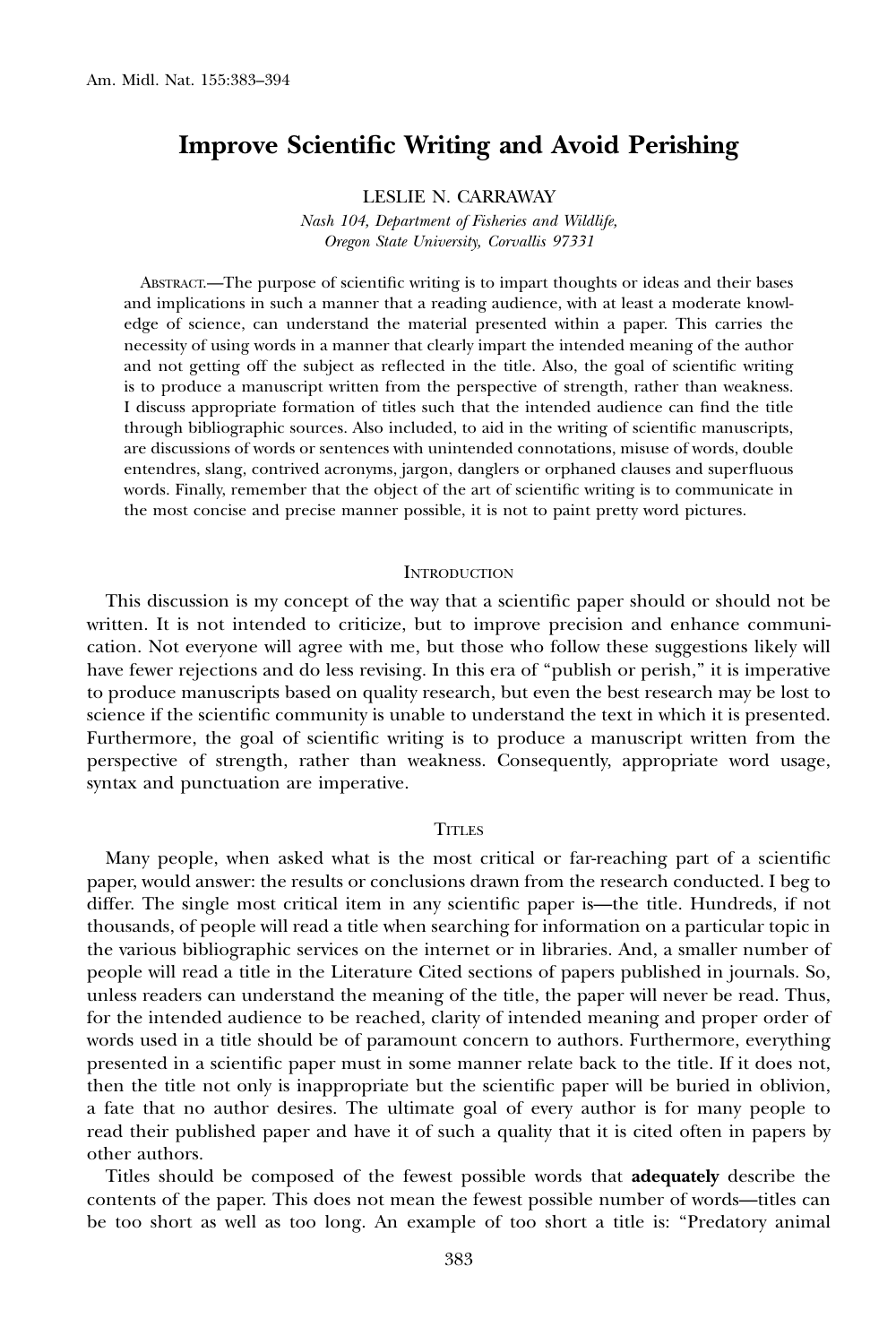studies.'' This title tells the reader only that predators were somehow involved in the conducted research. Titles should tell the reader 'what,' 'where,' 'when' and 'on what species or group' (if relevant) the research was conducted. Consequently, titles should form a single coherent concept actually related to the content of the paper: not a sentence, brief abstract, subtitle, hanging statement or, worst of all, a question. Also to be considered are the unintended meanings created by poor word-order and ''watch-the-paw'' tricks.

Sentences.—The primary problem with sentences for titles is they create dogma, for example: ''Shrews (Soricomorpha: Soricidae) form an important component of ecosystems.'' As any scientist should know, knowledge in science is ever evolving, consequently what is considered true today, probably will be questioned tomorrow, and may be rejected at some point in the future. Second, consider the words 'important' or 'importance.' Something simply cannot be 'important' without a reason, and usually it is the reason that is of interest to the reader. Also, to whom are the shrews 'important?' A better title would be: ''Shrews (Soricomorpha: Soricidae) as a component of ecosystems.''

For another example, think about the title: ''Dandelions as an 'important' item in the diet of cottontails.'' Are dandelions 'important' because more cottontails eat them? Are they 'important' because cottontails eat more of them? Are they 'important' because they provide some nutritional requirement of cottontails not available in other plants?

Consider the title "Pollinator importance and temporal variation in a population of *Phlox* divaricata (Polemoniaceae)'' published in The American Midland Naturalist. A pollinator can contribute to, aid in, expedite or promote something, but a pollinator will never be 'important' in and of itself. Also, what exactly do the authors mean by 'temporal variation.' Possibilities include: different times during which pollinators are active, seasonal or diurnal variation in occurrence or numbers of P. divaricata present in a particular habitat, changes occurring within a population of P. divaricata over a 24-h time period, among many others. A more appropriate title would be: ''Contribution of pollinators to reproductive success of a population of Phlox divaricata (Polemoniaceae).''

Brief abstract.—Consider the title: "The role of rabbits in sylvatic plague epidemiology, with special attention to human cases in New Mexico and use of the flourescent antibody technique for detection of Pasteurella pestis in field specimens" published in Zoonoses Research. A 32-word title is totally unreasonable. The authors of the paper should have used a title like ''The role of rabbits in sylvatic plague epidemiology'' (8 words) or ''Identification of Pasteurella pestis in rabbits by the flourescent antibody technique" (11 words) depending on which aspect of their research the authors wished to emphasize.

Subtitles.—Consider the title: ''Phylogenetic studies of the rodent family Gerbillidae: I. Chromosomal evolution in the southern African complex.'' What happens if number II is never published? I know of a series in which 1, 2 and 4 were published, but 3 was rejected. This means that the authors will forever be asked what happened to number 3. Also, the first part is too general and imparts little information to readers.

Hanging titles.—The title "Sylvilagus nuttallii: a semiarboreal lagomorph" published in the Journal of Mammalogy is a good example. Just how is a computerized 'Key Word' finder for a bibliographic service supposed to determine how to file this title such that the intended audience would ever have a chance of finding the paper? A useful version of the title would have been: "Tree-climbing behavior by mountain cottontails (Sylvilagus nuttallii)." Authors use hanging titles to be dramatic; however, authors should keep in mind that readers find them terribly annoying and generally unintelligible.

Questions.—Why is a title written in the form of a question the worst form of title? The answer is simple. The entire manuscript can be stated as a single word: ''Yes.'' or ''No.'' (plus literature cited, tables and figures, of course)! Consider the following example: ''Evaluating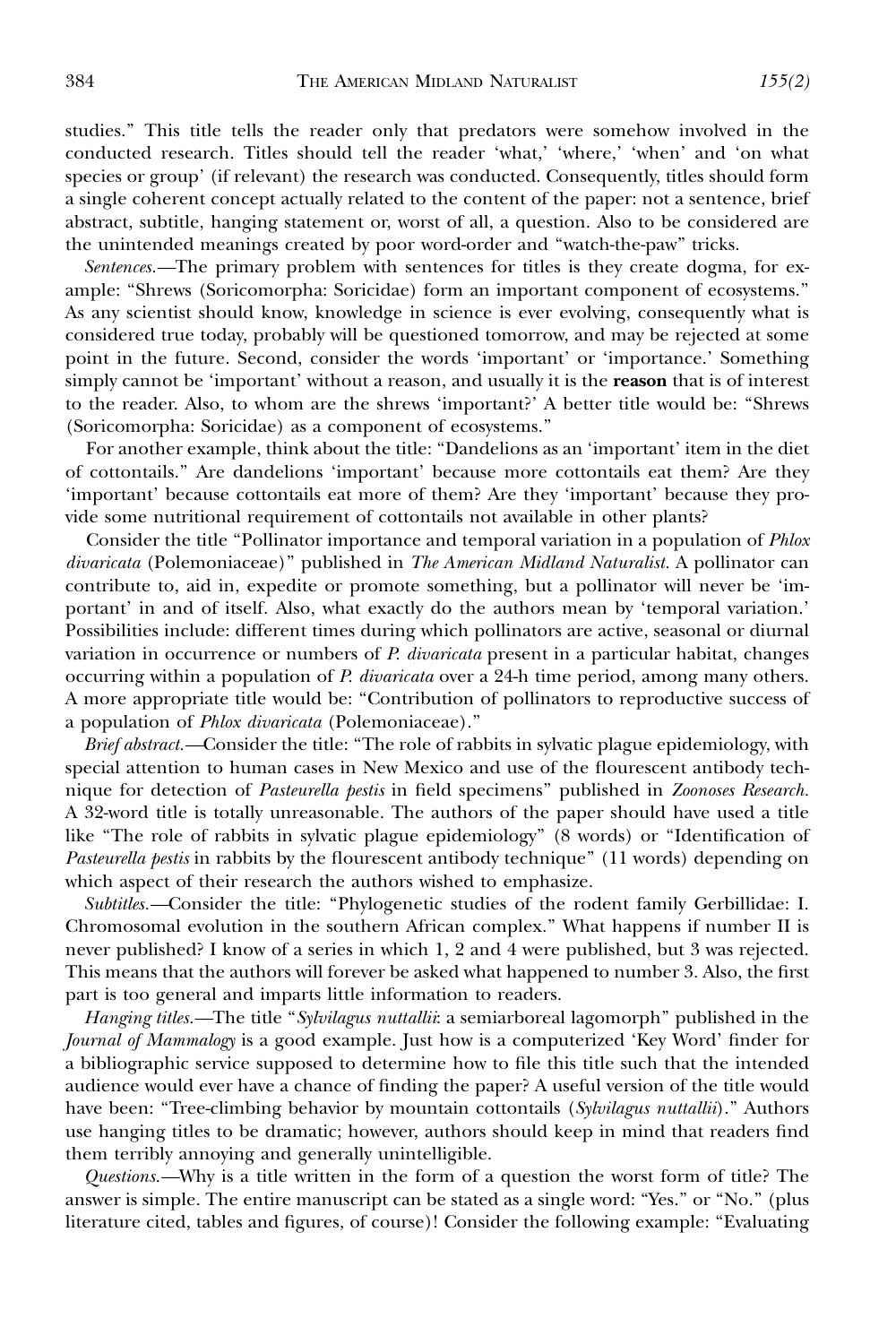intraspecific 'network' construction methods using simulated sequence data: do existing algorithms outperform the global maximum parsimony approach?" published in Systematic Zoology. Not only does this title tell the reader little, if anything, about what the paper is about, but how would a computerized 'Key Word' finder file this title? If you were searching a bibliographic service, I doubt this title would ever appear no matter what key words were used. In terms of bibliographic services, this is a lost paper never to be heard of again.

Poor word-order.—Consider the title: "Unusual mortality in the depleted Cook Inlet beluga (Delphinapterus leucas) population'' published in Northwestern Naturalist. This title actually means that something in Cook Inlet (wherever that is located) has been depleted. Also, the title includes the idea that something that normally does not kill belugas is now killing them. What the authors actually intended to state was: ''Unusual mortality levels in the beluga (Delphinapterus leucas) population of Cook Inlet, Alaska.''

Further, consider the example: ''Observations on the fleas (Siphonaptera) of some small mammals in northwestern Illinois" published in The American Midland Naturalist. A reader would have the impression that the author had live fleas in a container of some sort and sat watching their behavior. A better title would have been: ''Prevalence and occurrence of fleas (Siphonaptera) on some small mammals in northwestern Illinois.''

Also, the use of freight-train wording absolutely should be avoided, e.g., "sheep red blood cells,'' ''current breeding evidence'' or ''mean total small mammal catch per unit effort,'' in which adjective and noun modifiers are overused. This is a commonly used system of compounding nouns and adjectives as a shorthand means of communicating with colleagues that actually produces nothing more than incomprehensible jargon. Does ''current breeding evidence'' mean 'evidence of current breeding' or 'current evidence of breeding?' There could be a difference. A good rule is to put the precise subject first for emphasis and to use appropriate prepositions to indicate relationships. Also, appropriate use of hyphens to indicate which adjective or noun modifier is modifying which noun easily can solve any remaining misunderstandings.

Watch-the-paw tricks.—Many years ago I had a Springer Spaniel named Sam who was an expert at lulling me into a false sense of security that he was going to do only what he was supposed to do. Then, when my attention was focused on something else, he did whatever he pleased. Many authors do the same thing by having a title on one subject, but by the end of the Introduction they have reached an entirely different subject. The subject of the title is never again touched upon in the entire manuscript. After you drift off the title, you might as well be writing about Aunt Bessie's lumbago and the flea population on your dog Rover, as you have lost your readers and likely will not get them back again.

So, after discussing what not to do, what thoughts should be kept in mind when forming a title? A title should be short (10–12 words), specific and informative. It should include key words that will aid in indexing. Irrelevant words should be eliminated  $(e.g., "A study of,"$ "Investigations of," "Observations on"). Do not create strings of modifiers that become incomprehensible—even if an editor or reviewer insists. Remember, it is your name on the byline, not the editor's or reviewer's names. Avoid ''the'' and other phraseology that might be construed to mean ALL aspects were studied or ALL species were studied. Finally, avoid abbreviations in titles, especially contrived acronyms and jargon.

## **TEXT**

The purpose of scientific writing is to impart thoughts or ideas and their bases and implications in such a manner that a reading audience, with at least a moderate knowledge of science, can understand the material presented within a paper. This carries the necessity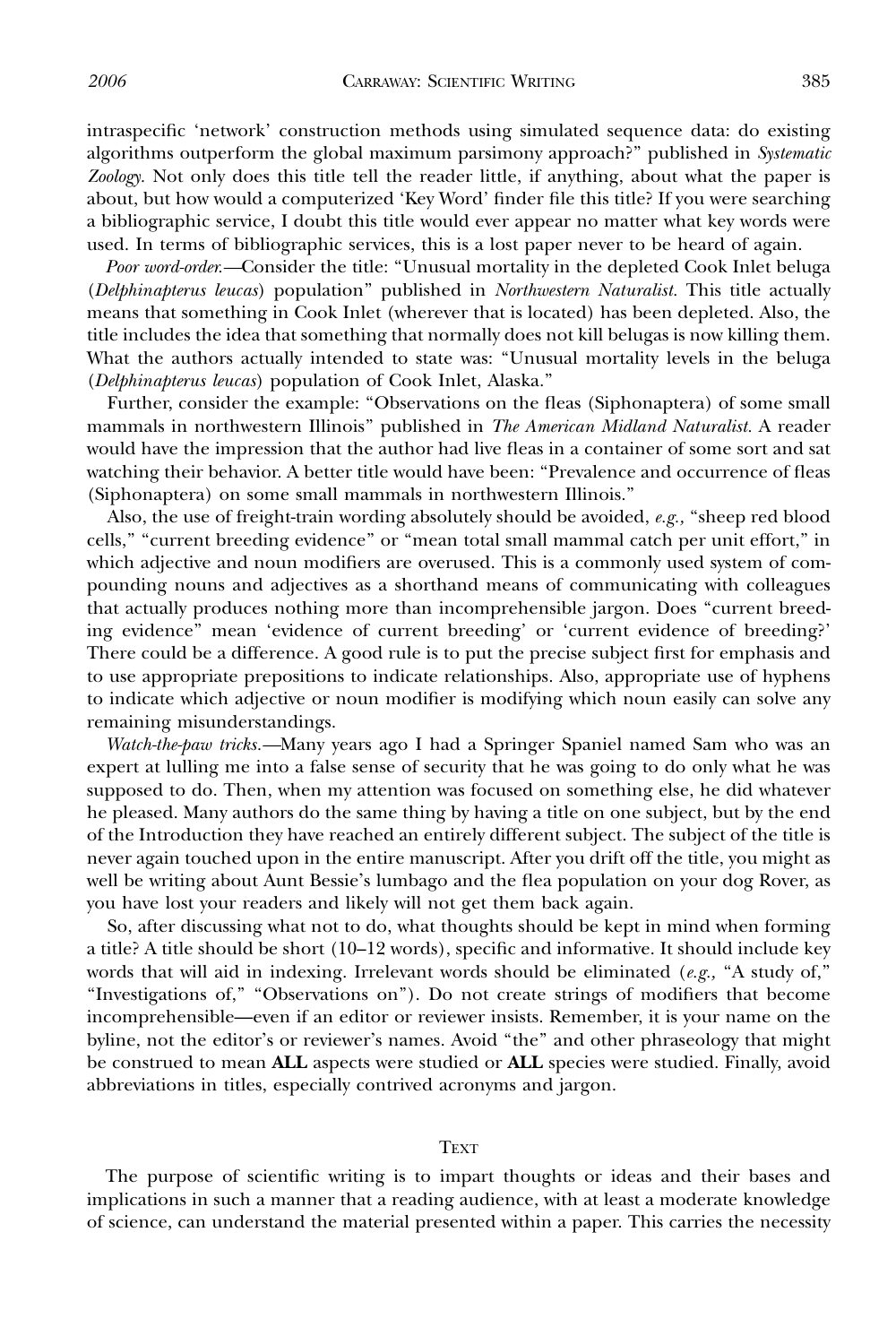of using words in a manner that clearly impart the intended meaning of the author(s) and not getting off the subject as reflected in the title. Thus, words or sentences with unintended connotations, misuse of words, double entendres, slang, contrived acronyms, jargon, danglers or orphaned clauses and superfluous words have no place in scientific writing. Also, proper use of word tense, number and voice is imperative. When writing a manuscript, always remember that Webster's Third New International Dictionary, Unabridged is considered the final authority on the meanings and usages of words in the English language.

Placement of modifiers.—Writing is stronger when split compound verbs (except with negatives) are avoided. Use ''plots were monitored continuously'' rather than ''plots were continuously monitored.'' Too much emphasis is placed on the adverb. Avoid unnecessary split infinitives. Use ''to examine carefully'' rather than ''to carefully examine.'' Again, too much emphasis is placed on the adverb. And, always use infinitives rather than gerunds. ''To go is easier than to stay'' rather than ''Going is easier than staying.'' Remember, word usage and order, syntax and punctuation are different in scientific writing than speaking. When speaking it is always possible for the listener to have a point clarified; however, a reader has only what is printed on a page. Also to be considered is the need for proper and judicious use of punctuation (i.e., commas, semicolons, colons, hyphens). The present trend is toward less punctuation (particularly fewer commas), but such requires careful writing without misplaced or dangling elements.

Get-ready sentences.—Many times in Introduction, Results or Discussion sections of papers, authors start a paragraph with a sentence that merely states what the author is going to tell the reader in the paragraph. This is called a ''Topic Sentence'' or a ''Get-Ready Sentence'' that actually only serves as filler in a manuscript. Such sentences may be appropriate literary style, but are too expensive for science writing. Further, it may be considered a delay tactic in writing while the author is trying to ascertain what to report to readers. There is no need to tell readers what they will read. Simply discuss the subject and analyses of the paper—as reflected in the title. Consider a paper with the title: ''Sexual segregation in southern mule deer.'' The introduction began with the sentence (literature citations omitted): ''The role of sexual dimorphism in niche separation has been investigated for birds, fish, and plants.'' An obvious question to ask is: ''What does this have to do with mule deer?'' Also, based on the title, the paper has nothing to do with sexual dimorphism or niche separation.

Also is the problem of some authors who write about tables and figures in the text. Examples would be, ''Table 1 contains the data collected on habitat characteristics'' or ''Figure 3 illustrates the change in population levels from 1900–2000.'' Tables and figures should never be subjects of sentences. They should be used only as support, for or against, statements, contentions or hypotheses stated in the manuscript. Also, the text should be about the subject matter; do not use names of authors as the subject of sentences. Furthermore, avoid including great quantities of data and expecting readers to synthesize and interprete the information in the manner intended.

Unintended connotations.—Some words, such as 'mean' can impart a different meaning than intended if the writer is not careful. For example, "Mean deer lengths ...." Are these longer then docile deer lengths? Try ''Mean lengths of deer ....'' Be careful of 'average' for the same reason. Exceptional deer may not be longer than average deer. Another commonly misused word is 'since.' It has a time connotation, i.e., from some time in the past to the present. Thus, for clarity, do not use 'since' as a synonym for 'because' or 'as.'

In morphometric and ecological studies commonly misused words are 'taken' and 'made.' Examples are: ''Bilateral measurements ... were 'taken' on both sides and averaged ...,'' ''Five dimensions were 'made' from each tree [or stream, prairie],'' or ''Measurements were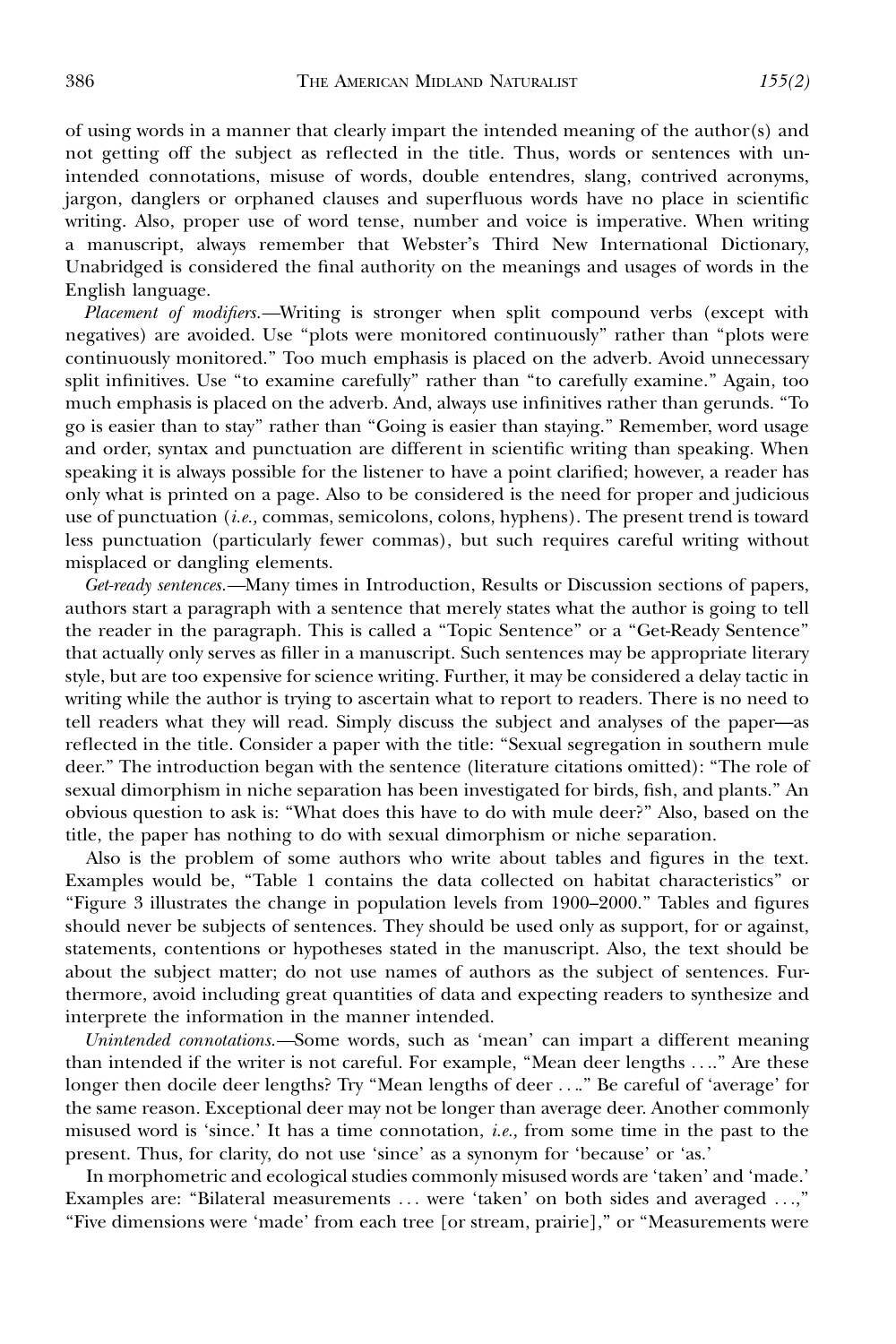'taken' from 25 skulls.'' Dimensions, characters or features can be recorded or described, but they can never be extracted or formulated.

Misuse of words.—Certainly, the word 'using' is responsible for more ludicrous assertations in the literature than any other. Consider the example "Cottontails were caught 'using' live traps.'' Although cottontails may be caught in live traps, they do not use them. Try the prepositions 'in' or 'with,' or the phrase 'by use of' to avoid ambiguous meanings  $(i.e.,$ dangling or orphaned clauses). Think of the title: ''Using a fiberoptic bronchoscope, dogs were immunized with sheep red blood cells.'' This title actually states that the dogs used the fiberoptic bronchoscope. What the authors intended to state was: ''Dogs were immunized with sheep red-blood cells inserted through a fiberoptic bronchoscope."

Think of the statements: "Cottontails 'prefer' brushy habitats" or "The habitat 'preference' of mule deer was investigated.'' Likely what was intended was: ''Brushy habitats support more cottontails'' and ''The dispersion of a mule deer population in relation to vegetation was investigated.'' Avoid use of 'prefer' or 'preference' when implications of cognitive ability in animals are not desired or not relevant. Always be sure to use correct word opposites: less than/greater than, lower/higher, fewer/more than, thin/thick, narrow/wide. Many times authors mix these pairings  $(e.g.,$  less than/higher). Not only is the mixing unacceptable in scientific writing, but it can create confusion. Additional examples of commonly misused words are provided in Appendix I.

Double entendres.—The sentence ''Without human intervention to reduce the concentration of CH4, the 2 million people along the Lake Kivu shoreline may suffer a catastrophic gas release" appeared in a recent issue of *Science*. The sentence should have been written: "Without human intervention to reduce the concentration of  $CH_4$  in Lake Kivu, thus averting the release of lethal quantities of the gas, 2 million people living along its shoreline will suffer an enormous loss of life." Another example in the same issue of Science is: ''Geneticists ... analyzed 3 decades of records from the Fourth People's Hospital, the only psychiatric hospital in the Wuhu region of eastern China, which was hit hard by the famine.'' Was it the Fourth People's Hospital or the Wuhu region of eastern China that was 'hit hard' by the famine? Either meaning is possible. Double entendres are an example where reading a manuscript aloud probably would alert an author to the possible double meanings of the sentences, thus allowing the opportunity to correct them.

Slang or Colloquialisms are expressions considered more appropriate to familiar conversation than to formal speech or science writing; they belong to local or regional dialects. Thus, their use in scientific writing results from lazy thinking and a wish to avoid consulting a Thesaurus for the correct term. These include expressions like: ''On the one hand ...,'' "On the other hand ...," "... studies that are carried out ...," "... which side of the balance a bat falls on ...," "as a matter of fact" and "It should be mentioned [noted, pointed out, emphasized] ....''

Another commonly used slang term is "on average." What would "off average" mean? It is better to write "The average length of ... was greater" or "The distance between traps averaged 1.5 m greater on the new grid.''

Contrived acronyms are acronyms that lazy authors use to avoid having to write out the names of study or collection areas, dimensions examined, measurements recorded, laboratory techniques and names of organisms, among others. Apparently, many writers believe that use of contrived acronyms will greatly shorten a manuscript making it more acceptable to editors. Even if some editors find them acceptable, it is the readers who suffer. What contrived acronyms actually do is make reading a paper cumbersome and particularly annoying. Some published papers contain so many contrived acronyms that the reader is forced to refer back to earlier sections of the paper repeatedly to determine the meanings of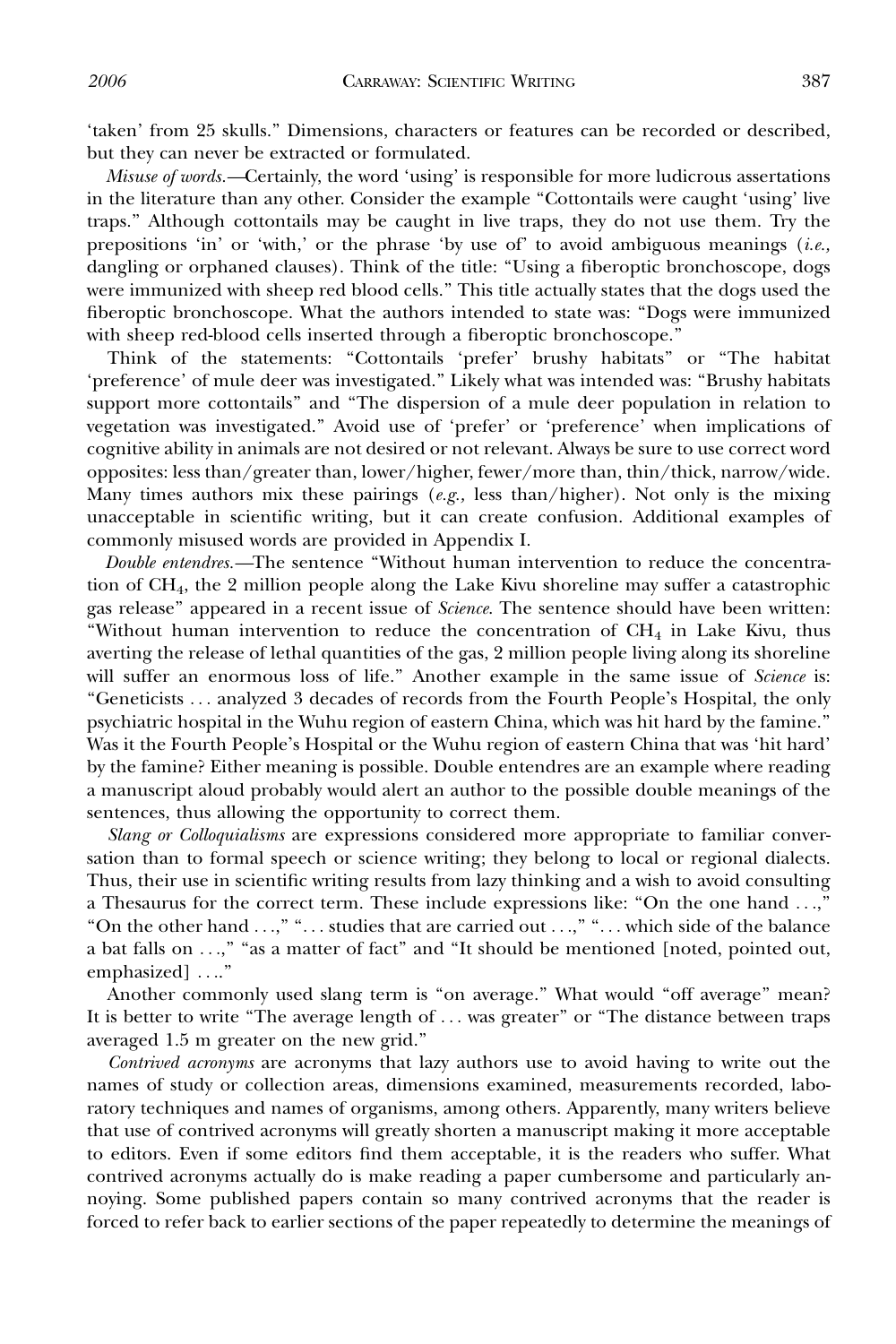sentences—this is unacceptable scientific writing. Consider the sentence: "A total of 170  $1-m^2$  quadrats from 14 Mbeds yielded 3621 mussels" published in The American Midland Naturalist. Mbeds stands for 'major beds.' The contrived acronym saved no space in the sentence, but it added confusion.

Jargon.—Every word is a good word when it is used in an established meaning available to all. Every term is a good term if its meaning can be derived from the definition of the words from which it is formed. However, terminology created to serve as a short-hand means of communicating with coworkers  $(e.g., "group tree harvest"; "400 head cow–calf year"$ around") or others within a select group is **jargon**. I contend that jargon, particularly undefined jargon, has no place in scientific writing. Contrary to what you might think, I do not wish to prevent normal evolution of the language, but clarity and precision in communication should be the greatest concern of any author or editor. If it is absolutely necessary to coin new terms, then they must be defined clearly and precisely in text at first usage. Furthermore, if words are used in other than their standard dictionary meaning, they also need to be defined clearly and precisely in text. Consider the example: 'placental scars.' Almost all wildlife biologists know what 'placental scars' are, but I will not use the term in a manuscript that I publish because the special meaning of the jargon cannot be derived from the dictionary meaning of 'placenta' and 'scars.' The proper term is 'pigmented sites of implantation.' Think of the poor foreign researcher whose first language is not English who looks up 'placenta' and 'scars' in Webster's Third New International Dictionary, Unabridged—and still cannot decipher what is meant. Lastly, consider the example: ''Though these dens were some of the first discovered and logged during the study ....'' The word 'logged' has a variety of meanings including *cutting down* or *writing down*. The word 'recorded' or 'noted' should have been used instead.

Danglers or orphaned clauses.—These are words or phrases that modify something implied, but not stated in a sentence. The sentence ''While browsing on a shrub, a deer was stalked by a cougar'' implies that the cougar was browsing AND stalking at the same time. What was intended was: ''While a deer was browsing on a shrub, it was stalked by a cougar.'' Other examples are: ''A large mass of literature has accumulated on ground squirrel burrows,'' and ''How many animals were tested, broken down by sex?'' [rewritten from Day (1979:114–115, How to write and publish a scientific paper)], "Mice were caught using live traps," and "Habitat utilization of bighorn sheep.'' So, what is the best method of avoiding danglers or orphaned phrases? Always read sentences aloud while thinking about what actually was written.

Superfluous words.—These are words that act only as filler, add nothing to the meaning of sentences, and sometimes unintentionally change the meaning of sentences. Consider the sentences: "A total of six sampling stations were [sic] created in salt water pools ..." and "In order to compare differences between sites ..." published in The American Midland Naturalist. The same meaning would occur if the sentences read as: ''Six sampling stations were created in salt water pools ...'' and ''To compare differences between sites ....'' The words "A total of" and "In order to" add nothing to the meanings of the sentences. An example of an unintentional change in meaning would be the sentence "A total of 24 species was identified with richness ranging from ....'' Not only does it contain the superfluous 'A total of,' but by including those words the meaning was changed from 'richness' referring to '24 species' to 'richness' referring to 'total.' Additional examples of superfluous words are provided in Appendix I.

Tense.—Use of the simple past, present, or future tense is always recommended. However, do not change tense within paragraphs. Also, avoid use of the emphatic mood (use ''When they occurred ..." not "When they 'did' occur...") and the passive voice (use "Skunks produce musk'' not ''Musk was produced by skunks''), and be careful to use the subjunctive (use ''If the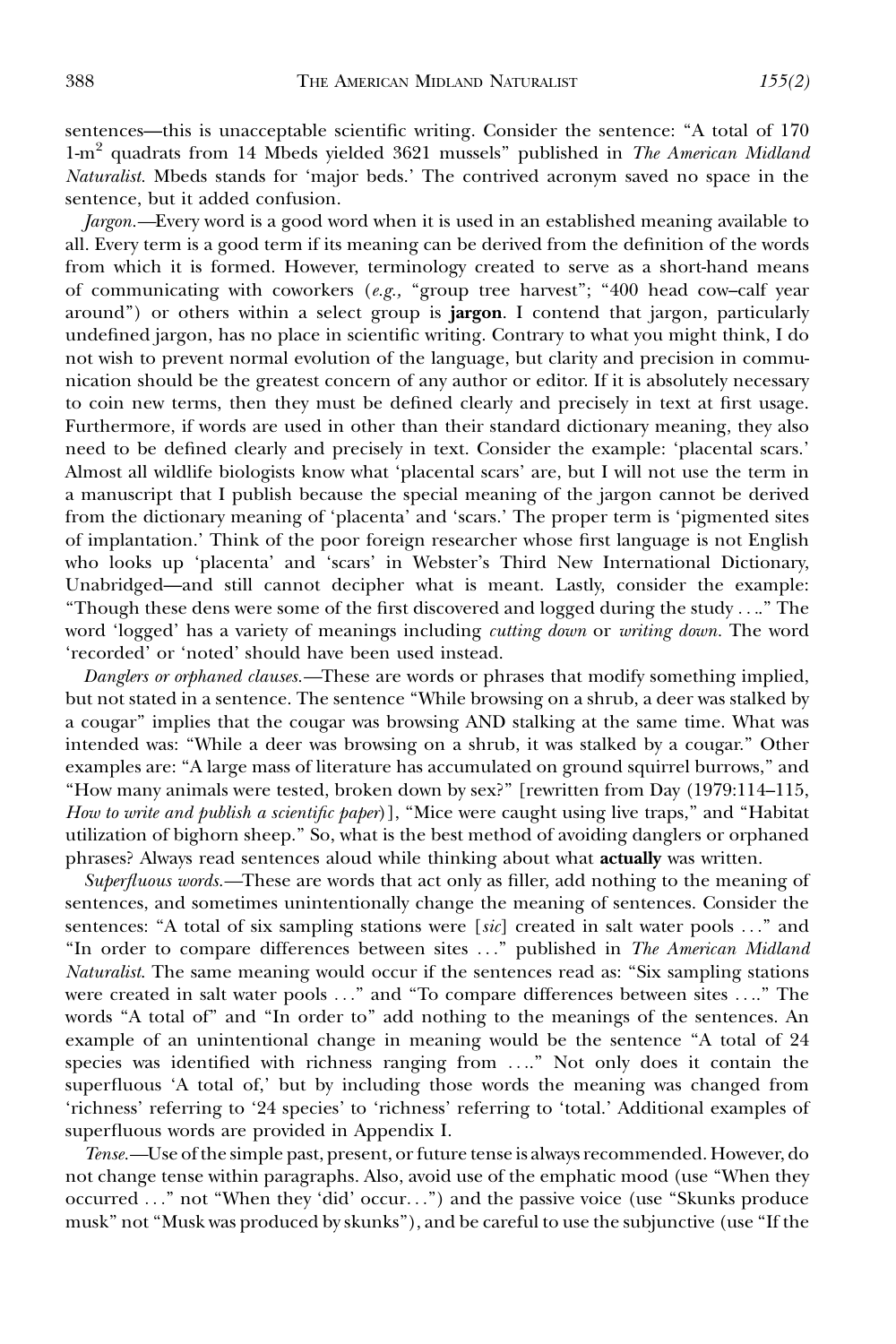bait 'were' fresh, it would attract animals'')—it takes a plural verb. Remember, scientific names at all taxonomic levels take singular verbs. Lastly, collective nouns take singular verbs when the group is regarded as a unit, but plural verbs when the individuals of the group are regarded separately. Good examples would be: ''One thousand shrews 'is' an adequate sample; however, fewer than 500 shrews 'were' trapped'' or ''To the mixture, 10 g 'was' added.''

Probably, the most common misuse of word tense is when authors refer to an area where a study was conducted. Consider the examples: ''... the Rockerfeller Native Prairie is a 4.0-ha remnant of mesic prairie that supports more than 165 native plant species,'' ''The small prairie is surrounded by dense woody vegetation ...'', or ''The Little River estuary ... consists of 1.54 km<sup>2</sup> of Spartina patens-dominated high marsh ..." published in The American Midland Naturalist. If volcanic eruptions, hurricanes, fires, floods and ecological succession have taught scientists anything, it is that environments, including study areas, can be referred to in the present tense only when standing in the study area. Ecosystems are dynamic! So, refer to characteristics of study areas as they were when the study was conducted—always in the past tense.

Number.—This refers to whether a word is singular  $(1 \text{ item})$  or plural (more than  $1 \text{ item}$ ). Within a sentence, never change number as this will create confusion. I am sure that the most misused and misunderstood word, relative to number, is 'data.' Singular, you would refer to a 'datum.' The word 'data' is a plural noun that agrees with a plural verb or pronoun. Examples would be: ''These data ...'' or ''Data were ....'' ''This data ...'' or ''Data was ...,'' used so commonly by the media, are wrong and when used with an active verb produce a ludicrous image, for example, "The data show ...." Data may be interpreted by an investigator or the investigator may draw inferences from data, but data never show anything. Also, data do not have size, so avoid 'too little data' to describe inadequate samples, try 'too few data.' Years ago, an anonymous reviewer of a manuscript in which the author kept using the word 'data' with singular verbs, finally just wrote the following poem in a margin of the manuscript:

> I never saw a little data, I hope I never see some, For they may be so small, as to appear a single datum.

Although the hapless author was quite upset to be the recipient of this poem, appropriate modifiers were applied in the published paper.

Active/passive voice.—Consider the sentence: "It was concluded that humans ate more berries than bears" written in **passive voice**. Reader's of this sentence might think that the authors are attempting to reduce their accountability for the results of their research. When scientists produce a manuscript describing their research results they need to be willing to take responsibility for the content of the manuscript. Thus, a stronger sentence in **active** voice is: "We (or I) concluded that humans ate more berries than bears." Sentences are strengthened by use of the **active voice** in which the writer *asserts that the person or thing* represented by the grammatical subject performs the action represented by the verb. Although popular in prose writing, scientific writing is weakened by use of passive voice because it asserts that the person or thing represented by the grammatical subject is subjected to or affected by the action represented by the verb.

#### **CONCLUSIONS**

When all the analyses and writing are done, and a 'finished' manuscript is in the author's hands, if at all possible, it should be set aside for at least 1 wk (a month is better) while other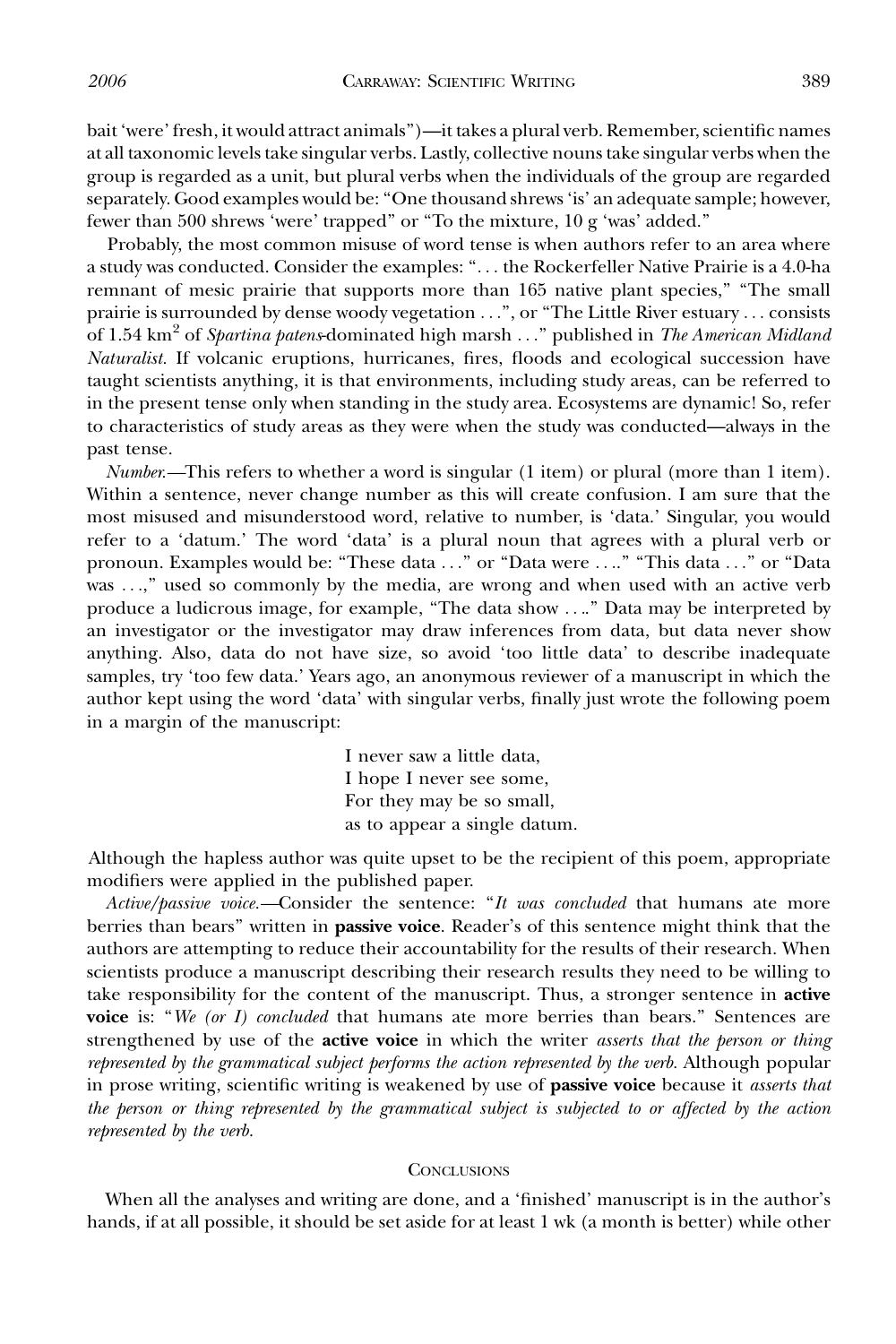research is being conducted. This allows time for the author's mind to 'forget' what was implied in the writing of the set-aside manuscript. Then, read the manuscript aloud and carefully when not in a hurry. Many times authors will find statements that suddenly make no sense or paragraphs that do not flow properly or as intended. Thus, an opportunity is presented that allows the author to refine the writing before editors and reviewers demolish a manuscript for poor and unclear writing. The last thing any author should do before sending the manuscript to a managing editor of a journal for consideration for publication is to read the manuscript aloud to a critical listener. It is truly amazing how many strange sentence structures, typographical errors, punctuation errors and omissions are discovered by such a simple process. Finally, remember that the object of the art of scientific writing is to communicate in the most concise and precise manner possible, it is not to paint pretty word pictures.

Acknowledgments.—I thank my husband, B. J. Verts, for allowing me to use titles of some of his published papers and for allowing me to peruse lecture notes he used in a manuscript-preparation class. Also, I thank all of the authors who wrote many of the illustrative examples of titles and text included in this paper and journal editors who allowed them to be published. I thank J. H. Shaw and B. J. Verts for their comments on an earlier draft of this manuscript.

#### APPENDIX I

Following is a selection of superfluous and often misused words in scientific writing not included in text. A flyer distributed by the Iowa State University Experiment Station on word usage served as a starting point.

- ABOVE.—''... the above method'' or ''as mentioned above.'' A term often used in reference to something preceeding, but not necessarily 'above'; a loose reference, convenient for writers, but not for readers. Also, remember, if something was mentioned previously, to do so again is redundant. Compare with 'below.'
- ACCURATE.—"... an accurate estimate ...." 'Accurate' implies *complete freedom from error or* absolute exactness. An 'estimate' is an approximation. Try "... a reliable estimate ...."
- AFFECT/EFFECT.—'Affect' is a verb that means to influence. 'Effect,' as a verb, means to bring about; as a noun, it means result.
- ALIQUOT.—Means contained an exact number of times in something else. Commonly misused to mean 'subsample.'
- ALONG WITH.—Just 'with' will suffice.
- ALL OF/BOTH OF.—Just 'all' or 'both' will suffice in most instances.
- ALTERNATE/ALTERNATIVE.—'Alternate' implies first one then the other. 'Alternative' implies a choice among 2 or more incompatible objects, situations, or courses of action.
- AMONG.—Use when comparing more than 2 items. Compare with 'between.'

AND, HENCE/AND, THEREFORE/AND, THUS.—"The food supply was reduced and, thus, the population declined.'' Use either the conjunction OR the conjunctive abverb, not both.

- APPARENTLY/APPARENT.—Mean obviously, clearly, plainly, evidently, seemingly, ostensibly, or observably. Choose other wording to make the intent clear.
- APPEAR/APPEARS.—Use 'seem(s).' ''He always 'appears' on the scene, but never 'seems' to know what to do.''
- AS.—A conjunction used in reference to a comparison; always associated with a verb  $[e.g.,]$ ''Pocket mice carry seeds in their cheekpouches as (NOT like) do kangaroo rats'']. Do not use in place of 'that' or 'whether.' Compare with 'like.'
- ASSUME.—An active verb often used with an inanimate subject to produce a ludicrous statement. "The hypothesis 'assumes' that ..." or "The model 'assumes' ...." Hypotheses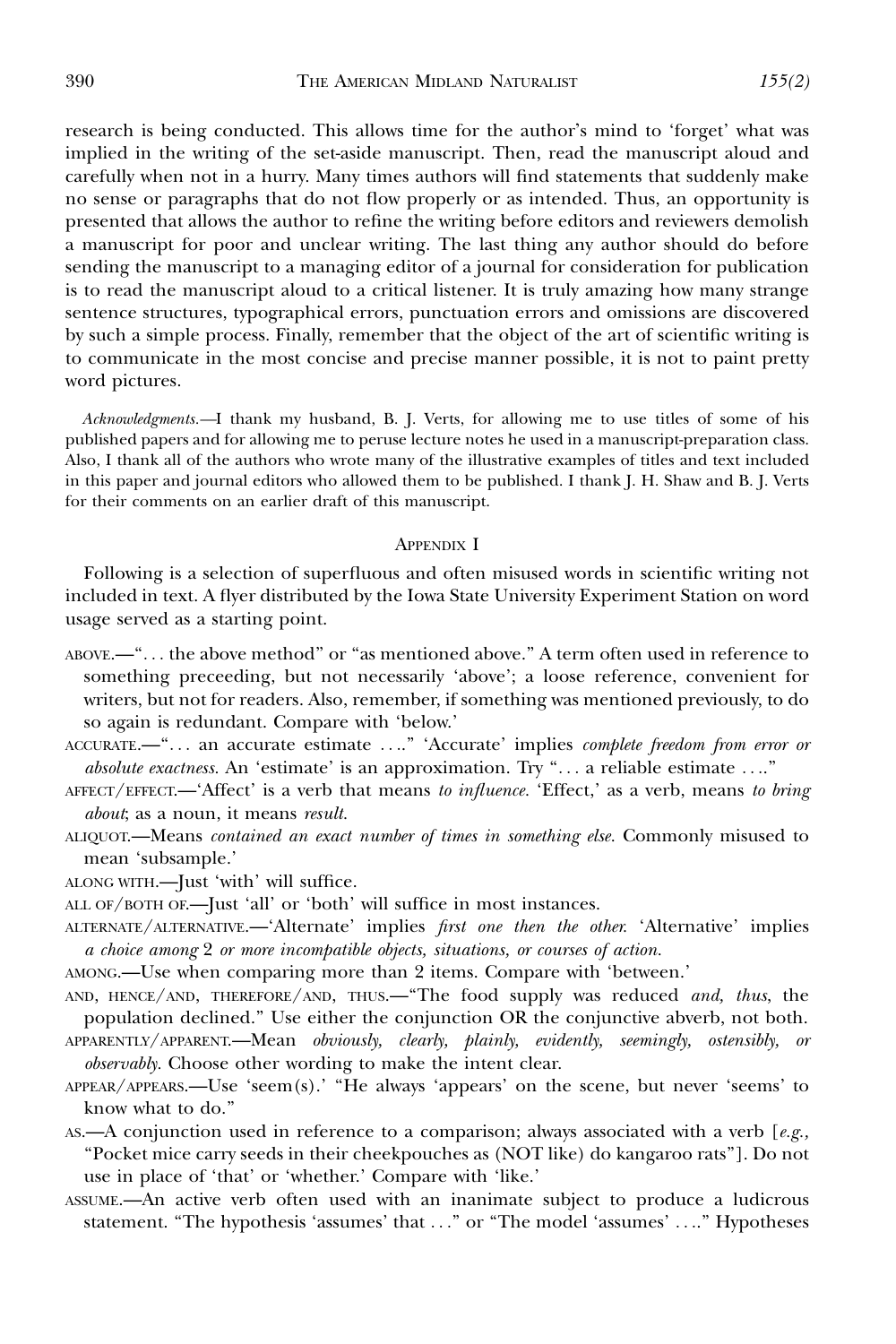and models cannot 'assume' anything. However, to test a hypothesis or to use a model certain 'assumptions' often are required. The person who tests the hypothesis or uses the model must make the 'assumptions.'

AS WELL AS.—Use 'and'; it means the same.

AT THE PRESENT TIME/AT THIS POINT IN TIME.—Use 'currently' or 'now'; they mean the same.

BELOW.—See comments about 'above.' Directions do not change ambiguity.

BETWEEN.—Use when comparing only 2 items. Compare with 'among.'

BY MEANS OF.—Just 'by' will suffice in most instances.

- CASE.—Can be ambiguous, misleading, or ludicrous because of different connotations. ''In the 'case' of Scotch whiskey ....'' Often used in padded sentences. If absolutely necessary, use 'instance' (e.g., 'in this instance').
- CHARACTER/CHARACTERISTIC.—'Character' refers to a variable feature (e.g., condition of the tail). 'Characteristic' refers to a condition of a character (feature or dimension) of an organism  $(e.g., tail absent)$ . Also, it can refer to a unique and diagnostic condition of a character (or feature) found in a taxon.
- CHECKED.—Imprecise word because of the variety of possible meanings. Commonly used as a synonym for 'examined' or 'verified.' An example would be, ''The traps were checked ....'' Choose the more precise words so that clarity of meaning is maintained.
- CLEAR-CUT/CLEAR-CUTTING.—'Clear-cut' may be used as an adjective to mean precise, definite, or distinct, or as a transitive verb to mean to remove all trees from an area. However, the word (commonly with the hyphen omitted) has become a jargon term among foresters and others to mean clear-cutting or even-aged forest management. 'Clear-cut' may be used only as an adjective or verb, never as a noun; 'clear-cutting' is the noun that means the area from which all trees were removed.
- COMPARE WITH/COMPARE TO.—To 'compare with' means to examine differences and similarities; to 'compare to' means to represent as similar. Usually, one 'compares with' and 'contrasts to.'
- COMPRISE.—Before common misuse, 'comprise' meant to contain or include, but not to constitute or to compose. The distinction seems useful and worth preserving. Therefore, ''The whole 'comprises' the parts, but the parts do not 'comprise' the whole.''
- DECREASED.—Do not use in place of 'lesser.' 'Decreased' means to diminish (as in, size, amount, or strength). 'Lesser' is used primarily as an adjective when making a comparison.
- DIFFER FROM/DIFFER WITH.—One thing 'differs from' another, although you may 'differ with' your colleagues.

DIFFERENT FROM/DIFFERENT THAN.—Always use 'Different from.'

- DONE.—Commonly stated as: ''Research was 'done' in the spring.'' Could mean either the research was completed or conducted in the spring. Use the correct term to clarify your intended meaning.
- DUE TO.—'Due' is an adjective often mistakenly used as a preposition. 'Due to' implies causality when only a relationship may be intended. Try 'related to' or, if causality is intended, use 'because of.'
- DURING THE COURSE OF/IN THE COURSE OF.—Just 'during' or 'in' will suffice.

EITHER ... OR/NEITHER ... NOR.—Apply to no more than 2 items or categories.

EQUALLY AS GOOD/EQUALLY AS GOOD AS.—Use 'equally good.'

- ESTROUS/ESTRUS.—'Estrous' is an adjective, 'estrus' is a noun. ''Among species that have 'estrous' cycles, females are receptive only during 'estrus.'''
- FALL.—This word has several meanings including to descend, to hang freely, to drop suddenly and involuntarily, to flow down, sink, slump, subside, to come or occur at a certain time, and commonly is used as a synonym for the season of Autumn. Always use the word 'Autumn'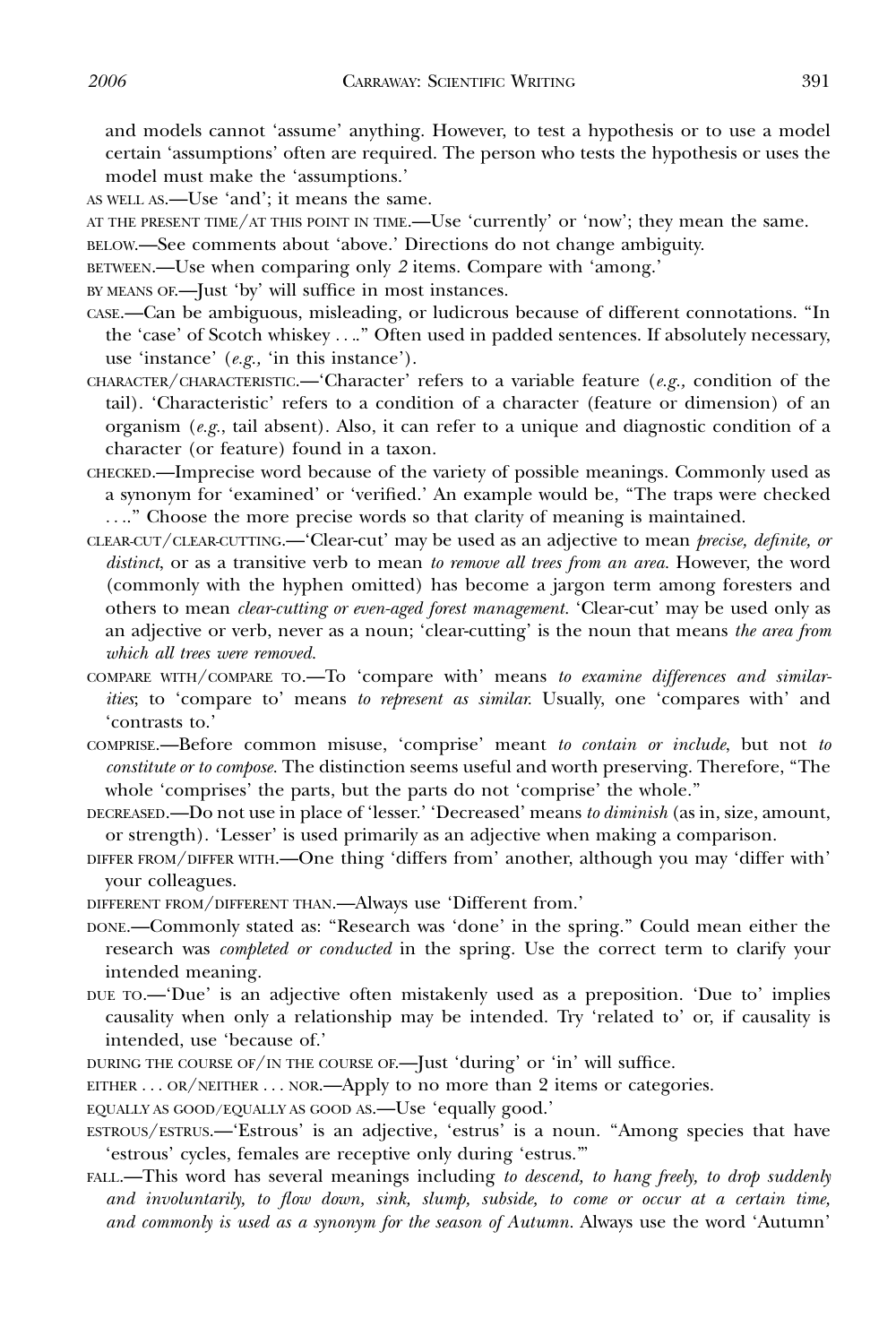for the season occurring between summer and winter to remove any doubt as to intended meaning.

- FARTHER/FURTHER.—'Farther' is used as an adverb to mean to a greater distance in space or to a more remote place; it is used as an adjective to mean more divergent in character or relationship or more remote in time. 'Further' is used as an adverb to mean in addition or moreover; it is used as an adjective to mean going or extending beyond what exists; or as a verb to mean to help forward, promote, or advance.
- FAST.—"Foxes were 'fasted' ...." To 'fast,' meaning to starve is an intransitive verb. "You may 'fast,' but you cannot 'fast' another organism, you 'starve' it.''
- FELT.—"It was 'felt' that ...." One feels cloth, but 'believes' ideas.
- FORMER/LATTER.—These words refer only to the first and second of only 2 items or categories.
- GIVEN.—Commonly stated as: "At a given time ...." This word has several meanings including *fixed, specific, or specified*. Use the more precise term.
- $H = H = (ER)/LOW(ER)$ . These words are used far too often. Commonly used imprecisely or ambiguously for 'greater,' 'less(er),' 'larger,' 'smaller,' 'more,' or 'few(er).' Sometimes gobbledygook is produced, such as, ''Occurrences of higher concentrations were lower at higher levels of effluent outflow.'' I have no idea what the authors actually meant.
- INCIDENCE/PREVALENCE.—'Incidence' means the number detected or reported per unit of time. 'Prevalence' means the number or proportion per sample. "The 'prevalence' of rabies in skunks in 1961 was 23 per 1000 examined'' or ''The reported 'incidence' of rabies in skunks in northeastern Illinois averaged 23 per year.''
- INCREASED.—'Increased' means an addition or enlargement (as in, size, quality, extent, number, intensity, value, or substance). Do not use in place of 'greater.' 'Greater' means to be large in spatial dimension, or remarkable in intensity, magnitude, power, or effectiveness.
- IN ORDER THAT.—Overly wordy, use 'to.'
- INTERESTING/INTERESTING TO NOTE.—Let the reader decided what is 'interesting.' What is 'interesting' to you may not be to the reader.
- IN VIEW OF THE FACT THAT.—Overly wordy, use 'because.'
- IRREGARDLESS.—Actually, this word does not exist! Use 'regardless' or 'irrespective.'
- LAY/LIE.—'Lay (laid, laid, laying)' is a transitive verb that requires an object to complete its meaning. It means to put or set down, to produce and deposit, or to dispose over or along a surface. ''Researchers 'lay' traps on the ground'' or ''Traps were 'laid' on the ground.'' 'Lie (lay, lain, lying)' is an intransitive verb that does not take an object. It means to be or stay in a horizontal position, to have direction, or to occupy a certain place or position. ''The neonates 'lie' in their nest'' or ''Traps were 'lying' on the ground.''
- LESS(ER)/FEW(ER).—'Less' refers to *quantity*; 'few' refers to *number*. "He drank 'less' beer today, so there were 'fewer' empty cans.''
- LIKE.—A preposition, always associated with an object (nouns, pronouns, or noun phrases). Used correctly when it replaces the phrases 'similar to' or 'similarily to.' "Grasshopper mice howl like [NOT as] coyotes.'' Compare with 'as.'
- LIVETRAP/LIVE TRAP.—'Livetrap' (1 word) is a verb, whereas 'live trap' (2 words) is a noun. Therefore, animals are 'livetrapped' in 'live traps.' Hyphenate 'live trap' only when used as a noun modifier as in 'live-trap grid.'
- MAJORITY/VAST MAJORITY.—'Majority' means more than half. 'Vast' suggests immensity of extent. Usually, 'most' will be more precise.
- MASS/WEIGHT.—These 2 words often are confused. Bodies have 'mass,' whereas forces are measured in units of 'weight.' Thus, "The average 'mass' of adult Microtus oregoni from the Coast Range is 19.1 g" or "The pregnant Peromyscus weigh 6 g more than the heaviest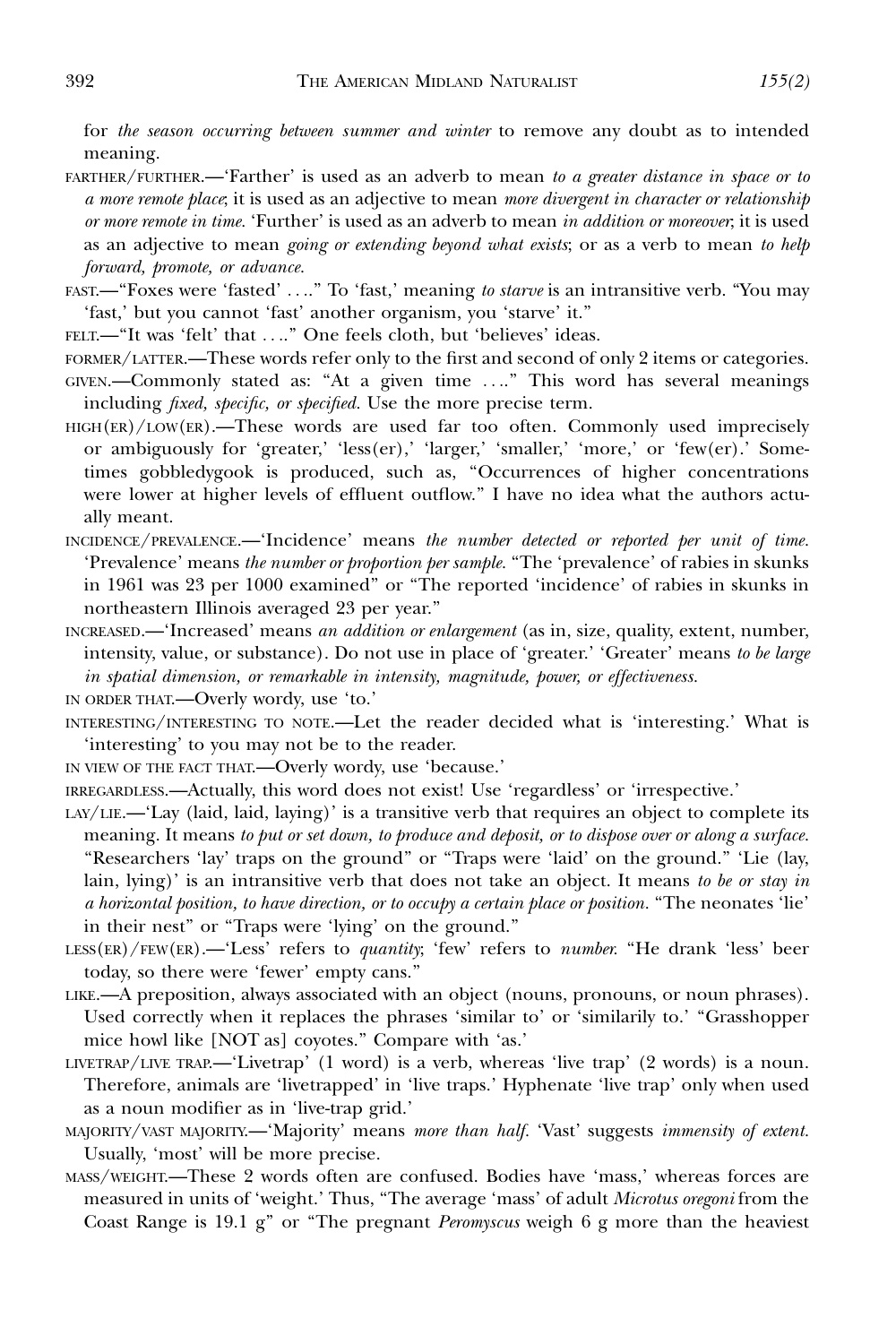nulliparous specimen.'' That is, the pregnant one exerted a force greater than the heaviest nulliparous one equivalent to the Earth's pull on a 6-g mass.

MOISTER.—Better to use 'more moist,' 'more mesic,' or 'wetter.'

- NON.—A prefix, usually not hyphenated. Avoid overuse. Do not use 'non' to substitute for established negative prefixes or where 'not' will serve. Use 'incorrect' or 'not correct,' 'never noncorrect.' Similarly, use 'unreliable' or 'not reliable,' 'uninfected' or 'not infected,' and 'not significantly different.'
- NOT INCORRECT/NOT CONSISTENT WITH/NOT UNCOMMON.—Double negatives become incomprehensible. Use 'correct,' 'consistent with,' or 'common' to express positive concepts of correctness, consistency, or commonness.
- ONCE/WHEN/AFTER.—Avoid use of 'once' to mean when or after as 'once' can mean one time, formerly, simultaneously, or immediately. ''When (or After) [NOT once] the mouse located the cache it began to fill its cheek pouches.''
- $\text{OUT}/\text{IN.}$ —"... 14 'out' of 17 ...," "... 14 'in' 17 ...," or "... to find 'out' if ...." In most instances, 'out' or 'in' can be omitted without altering the meaning. Use " $\dots$  14 of 17 $\dots$ " "... to find  $\ldots$ ," or " $\ldots$  to determine  $\ldots$ ."
- PARAMETER.—A perfectly good word that means an arbitrary constant each of which values characterizes a member of a system or a characteristic element or constant factor. However, the word is misused in so many ways that it might be better to avoid its use. Try 'characteristic,' 'dimension,' or 'distance.'
- PARTIALLY/PARTLY.—'Partially' implies bias in favor of one or the other. 'Partly' is the more precise term when the concept of *proportion or portion* is meant.
- PERCENT/PERCENTAGE.—Use the percent sign  $(\%)$  with numerals; use percentage in reference to proportion of the whole expressed in hundredths. Compare with proportion.
- PREDOMINATE/PREDOMINANT.—'Predominate' is a verb, 'predominant' an adjective. The adverb is 'predominantly', not 'predominately.'
- PRIOR TO/PREVIOUS TO/SUBSEQUENT TO.—'Previous' and 'prior' are adjectives that modify nouns. There are 'prior' and 'previous' events, that occur before something else. Likewise, there are 'subsequent' events that occur after something else. However, events do not occur 'prior to,' 'previous to,' or 'subsequent to' something else. Use 'before,' 'proceeding,' or 'after' as usage requires.
- PROBLEM.—Indicates a question open to inquiry or a proposition stating something to be done. Often misused. "The potassium 'problem' in deer caused ...." Instead, try "Inadequate potassium in deer caused ..." or "Failure to meet potassium requirements in deer caused ...."
- PROPORTION.—Use in the sense of 'part' (e.g., the relation of one part to another or to the whole with respect to magnitude, quantity, or degree). Compare with percent.
- PROVEN.—'Proven' is an adjective, but 'proved' is the past participle. Be careful of this word; rarely is anything 'proven' in science. Hypotheses are tested and sometimes rejected, but this is not 'proof.'
- PROVIDED/PROVIDING.—'Provided' usually followed by 'that' is the conjunction. 'Providing' is the participle.
- REASON WHY.—Omit 'why.' The 'reason' is the 'why.'
- SAID.—Often used incorrectly as, ''Jones (1950) 'said' ...'' or ''Nothing was 'said.' '' Instead, use 'wrote,' 'suggested,' 'reported,' or 'recorded.'
- SCAT.—Commonly used as a synonym for fecal dropping. Consider substituting 'feces,' 'fecal droppings,' 'fecal passage,' 'fecal pellets,' or 'excrement' for greater clarity. Scat is imprecise because of numerous other meanings: a tax, a shower of rain, to scatter, to smash, to beat, to go away quickly, to move rapidly, to sing with meaningless syllables, and is the vernacular name of the argusfish.